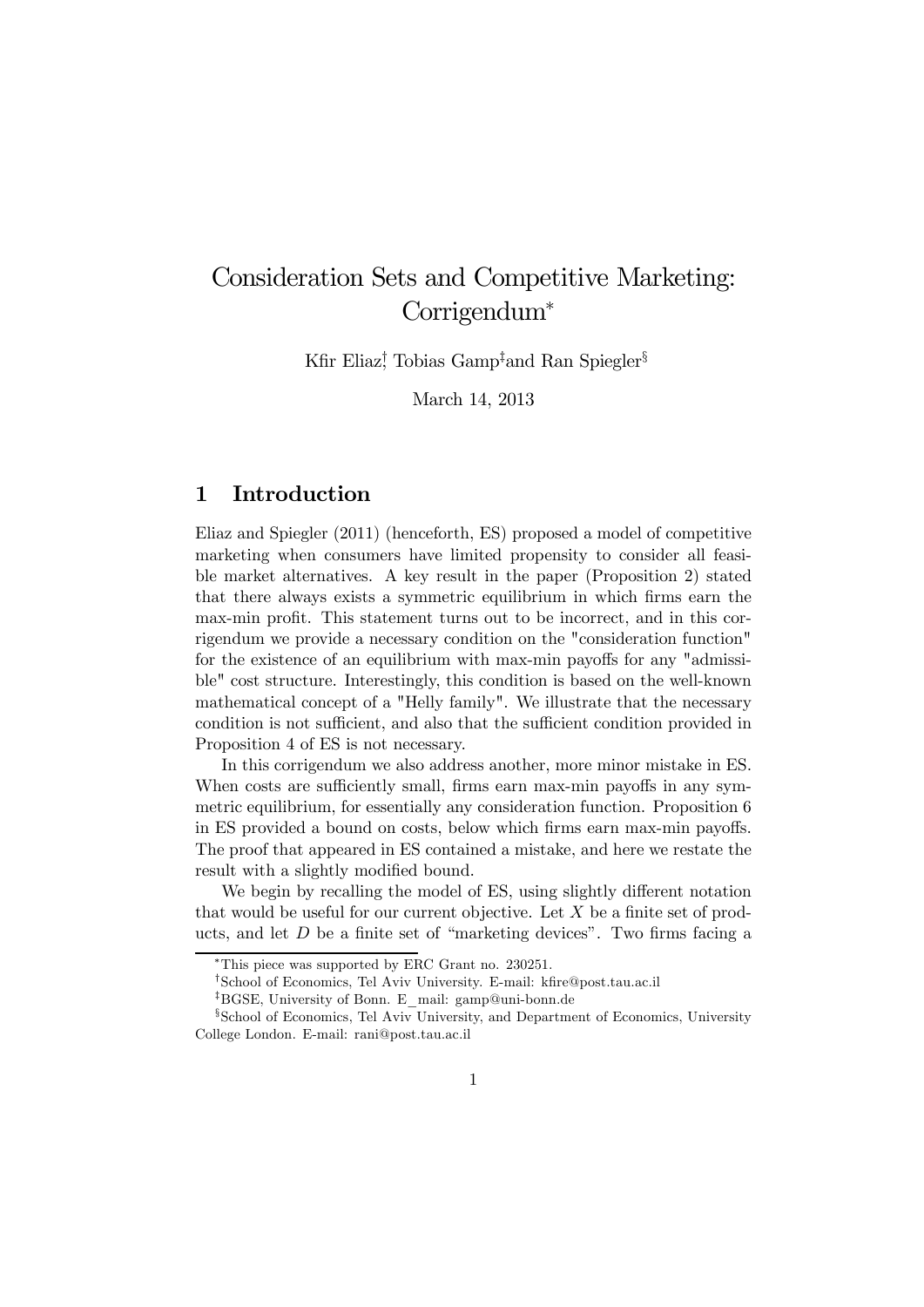single consumer play the following simultaneous-move game with complete information. A pure strategy for a firm is a pair  $(x, M)$ , where  $x \in X$  and  $M \subseteq D$ . Let  $c_x > 0$  and  $c_m > 0$  denote the fixed costs of x and m, respectively, and let  $c(x, M) \equiv c_x + \sum_{m \in M} c_m$  be the fixed cost of  $(x, M)$ . Faced with the strategy profile  $(x^i, M^i)_{i=1,2}$ , the consumer chooses according to a procedure based on two primitives: a strict preference relation  $\succ$  on X and a consideration function  $f: D \to 2^{X \setminus \{x^*\}}$ , where  $x^*$  is the  $\succ$ -maximal element in X, and  $f(m)$  is interpreted as the set of products from which m attracts attention. The consumer initially draws a firm  $i$  at random. He switches to firm j (and subsequently consumes  $x^{j}$ ) if and only if  $(x^{j}, M^{j})$  "beats"  $(x^i, M^i)$ , which occurs whenever  $x^i \in \bigcup_{m \in M^j} f(m)$  and  $x^j \succ x^i$ . Each firm tries to maximize its probability of being chosen minus the fixed cost of its strategy. We focus on symmetric Nash equilibria. Given an equilibrium  $\sigma$ let  $Supp(\sigma)$  denote its support. Let  $\beta_{\sigma}(x)$  denote the probability that x is played in  $\sigma$ , namely  $\beta_{\sigma}(x) = \sum_{M} \sigma(x, M)$ .

The following conditions are imposed on the primitives. First,  $c_x \geq c_y$ whenever  $x \succ y$ , with a strict inequality when  $x = x^*$ . Second,  $c(x^*, D) < \frac{1}{2}$ . Third,  $\cup_{m\in D}f(m)=X$ . These conditions imply that the max-min payoff in the game is  $\frac{1}{2} - c_{x^*}$ . This naturally raises the question of whether firms are able to earn payoffs above this level in symmetric Nash equilibrium. This is an important question, for two reasons. First, the max-min payoff is also the equilibrium payoff that firms earn if consumers are fully rational in the sense that they always consider the entire feasible set of market alternatives, independently of the firms' marketing strategies. Second, max-min equilibrium payoffs imply an interesting corollary regarding consumers' conversion rates on the equilibrium path, a property referred to as the Effective Marketing Property.

Proposition 2 in ES stated that for a tuple  $(c, f, \succ)$  with the above properties, there exists a symmetric mixed-strategy Nash equilibrium in which firms earn max-min payoffs. However, the constructive proof of this claim failed to take into account certain deviations to pure strategies outside the support of the putative equilibrium strategy.

## 2 Necessary condition

For every non-empty  $Y \subseteq X$ , denote  $f_Y(m) = f(m) \cap Y$ . A collection  ${X^k}_{k=1,\dots,K}$  of subsets of X is a Helly family, if whenever  $X^k \cap X^{k'} \neq \emptyset$ holds for any  $k, k' \in \{1, ..., K\}$ , then  $\bigcap_{k=1,...,K} X^k \neq \emptyset$ .<sup>1</sup> We say that a

<sup>&</sup>lt;sup>1</sup>See http://en.wikipedia.org/wiki/Helly family.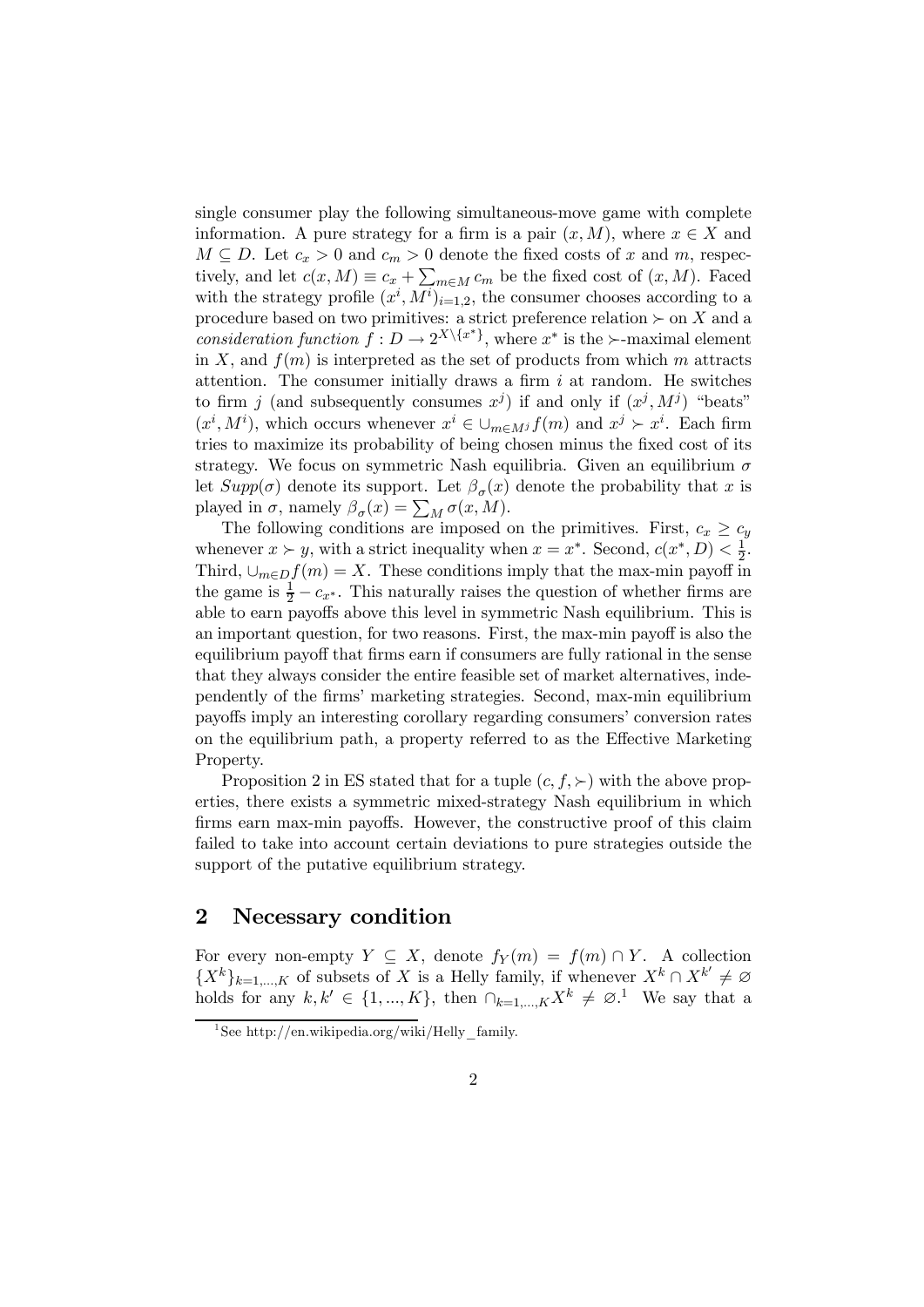consideration function  $f$  satisfies the **Helly** property if for every non-empty subset of marketing devices  $\{m^1, ..., m^K\} \subseteq D$  and every non-empty subset of products  $Y \subseteq X \setminus \{x^*\}$ , the collection of subsets  $\{f_Y(m^k)\}_{k=1,\dots,K}$  is a Helly family.

**Proposition 1** If f violates the Helly property, then the rational-consumer payoff  $\frac{1}{2} - c_{x^*}$  is unsustainable in symmetric Nash equilibrium for generic permissible cost structures.

**Proof.** We construct a proof by contradiction that proceeds in three steps. Let  $\sigma$  be a symmetric Nash equilibrium.

Step 1: If f violates the Helly property, then there exists a set of three marketing devices  $M^3 = \{m^1, m^2, m^3\} \subseteq D$  and a set of three inferior products  $X^3 = \{x^1, x^2, x^3\} \subseteq X \setminus \{x^*\}$  such that  $\{f_{X^3}(m^k)\}_{k=1,2,3}$  is not a Helly family.

Proof: If f violates the Helly property, then there is a set of marketing devices  $M' \subseteq D$  and a set of products  $Y' \subseteq X$  such that  $f_{Y'}(m) \cap$  $f_{Y'}(m') \neq \emptyset$  holds for every  $m, m' \in M'$ , but  $\cap_{m \in M'} f_{Y'}(m) = \emptyset$ . Among these pairs  $(M', Y')$ , select a pair  $(M, Y)$  with a minimal  $M$  – that is, there exists no  $(M', Y')$  as defined above such that  $M' \subset M$ . Therefore,  $\bigcap_{m'\in M\setminus\{m\}}f_Y(m)\neq\emptyset$  for every  $m\in M$ . Clearly,  $|M|,|Y|\geq 3$ . Impose an arbitrary enumeration on M, such that  $M = \{m^1, ..., m^K\}, K \geq 3$ . By the minimality of M, for every  $m^k \in M$  there is  $x^k \in Y$  such that  $x^k \notin f_Y(m^k)$ and  $x^k \in \bigcap_{m \in M \setminus \{m^k\}} f_Y(m)$ . Define  $M^3 = \{m^1, m^2, m^3\} \subseteq M$  and  $X^3 =$  ${x}^1, {x}^2, {x}^3$ . By definition,  $f_{X^3}(m^1) = {x}^2, {x}^3$ ,  $f_{X^3}(m^2) = {x}^1, {x}^3$  and  $f_{X^3}(m^3) = \{x^1, x^2\}$ , hence the collection  $\{f_{X^3}(m^k)\}_{k=1,2,3}$  is not a Helly family.  $\square$ 

Let  $\alpha_{\sigma}(m)$  denote the probability that a marketing device m is played in  $\sigma$ , i.e.,

$$
\alpha_{\sigma}(m) \equiv \sum_{(x,M) \in Supp(\sigma) | m \in M} \sigma(x,M)
$$

**Step 2:** For any  $\epsilon > 0$ , there exists a generic permissible cost structure such that for any symmetric Nash equilibrium strategy  $\sigma$  that induces max-min payoffs,  $\alpha_{\sigma}(m) \leq \epsilon$  for every  $m \notin M^3$ .

**Proof:** Denote  $X_3^{\complement} = X \setminus (X^3 \cup \{x^*\})$ , and denote  $M_3^{\complement} = D \setminus M^3$ . Let  $c_{x^k} = \bar{c} + \epsilon_k$  for every  $x^k \in X^3$ , where  $\epsilon_1 + \epsilon_2 + \epsilon_3 = 0$ ,  $c_{x^*} > \bar{c} + \frac{1}{3} + \epsilon |D|$ and let  $c_x \geq c_{x^*} - \epsilon/2$  for every  $x \in X_3^{\mathsf{C}}$ , where  $\epsilon > 0$ . Set  $c_{m^k} = \tilde{c} + \epsilon_k$  for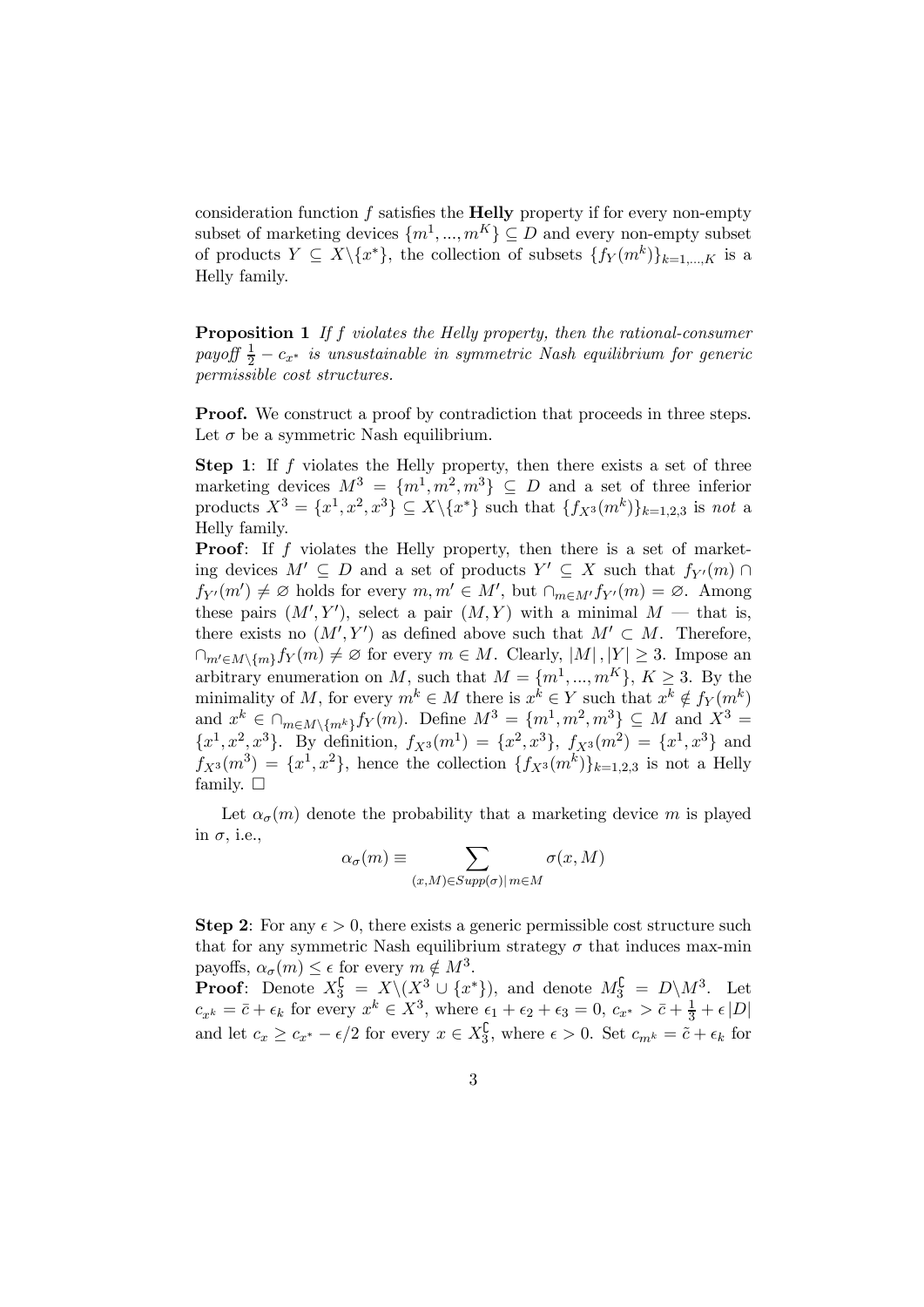every  $m^k \in M^3$ , and let  $c_m > 3\tilde{c}$  for every  $m \in M_3^{\complement}$ . Clearly,  $\epsilon, \epsilon_1, \epsilon_2, \epsilon_3$  must all be sufficiently small in order to ensure the cost structure is permissible, namely that  $c(x^*, D) < \frac{1}{2}$  and that  $c_{x^*} > c_x$  for all  $x \neq x^*$ .

Assume there exists a symmetric Nash equilibrium  $\sigma$  in which firms earn max-min payoffs. Assume that  $\alpha_{\sigma}(m) > \epsilon$  for some  $m \in D$ . Suppose there exists  $(x', M') \in Supp(\sigma)$  such that  $x' \in f_{X_3^{\complement}}(m)$ . By the Effective Marketing Property (Proposition 5 in ES),  $(x', M')$  is beaten by any  $(x'', M'') \in Supp(\sigma)$  with  $m \in M''$ . Hence, by playing  $(x^*, M')$  instead of  $(x, M')$  a player would increase his market share by at least  $\frac{1}{2}\alpha_{\sigma}(m)$ , while increasing his cost by less than  $\frac{1}{2}\epsilon < \alpha_{\sigma}(m)$ . It follows that for any marketing device m with  $\alpha_{\sigma}(m) > \epsilon$ , the only products in  $f(m)$  that are played with positive probability in  $\sigma$  are those in  $X^3$ . Suppose  $\alpha_{\sigma}(m) > \epsilon$  for some  $m \in M_3^{\complement}$  and consider some  $(\hat{x}, \hat{M}) \in Supp(\sigma)$  for which  $m \in \hat{M}$ . Then, by switching from  $(\hat{x}, \hat{M})$  to  $(\hat{x}, (\hat{M}\setminus\{m\})\cup M^3)$ , a firm reduces its cost without lowering its market share.  $\Box$ 

**Step 3:** Firms earn more than  $\frac{1}{2} - c_x*$  in any symmetric Nash equilibrium for a generic permissible cost structure.

Proof: Consider the cost structure assumed at the beginning of the proof of Step 2, and assume that there exists a symmetric Nash equilibrium strategy σ that induces max-min payoffs. Then, (x∗, ∅) is a best response to σ. Thus, for any  $x^k \in X^3$ , the strategy  $(x^k, \emptyset)$  cannot achieve a higher payoff against σ than  $(x^*, \emptyset)$ . This means that if a player switched from playing  $(x^*, \emptyset)$ against  $\sigma$  to playing  $(x^k, \emptyset)$ , the expected loss in market share would be weakly greater than the savings in costs. Therefore,

$$
\frac{1}{2} \sum_{m \in M^3 \setminus \{m^k\}} \alpha_{\sigma}(m) + \frac{1}{2} \sum_{m \in M_3^{\complement}} \epsilon \ge c_{x^*} - \bar{c} - \epsilon_k
$$

To see why this inequality holds, recall that by Step 2, only marketing devices in  $M^3$  are chosen with a probability strictly greater than  $\epsilon$  in any equilibrium with max-min payoffs. Therefore, the left hand side of the above inequality is an upper bound for the probability that a consumer's attention is attracted by the opponent's marketing strategy, and hence, the left side is an upper bound for the loss in market share. Summing up these inequalities over all  $x^k \in X^3$  yields

$$
\sum_{m^k \in M^3} \alpha_{\sigma}(m^k) + \frac{3}{2} \sum_{m \in M_3^{\complement}} \epsilon \ge 3(c_{x^*} - \bar{c})
$$

Since  $c_{x^*} - \bar{c} > \frac{1}{3} + \epsilon |D|$ , it follows that  $\sum_{m^k \in M^3} \alpha_{\sigma}(m^k) > 1 + \frac{3}{2} \epsilon |D|$ . This means that there exists some M with  $\sum_{x \in X} |M \subseteq M' \sigma(x, M')| > \epsilon$  and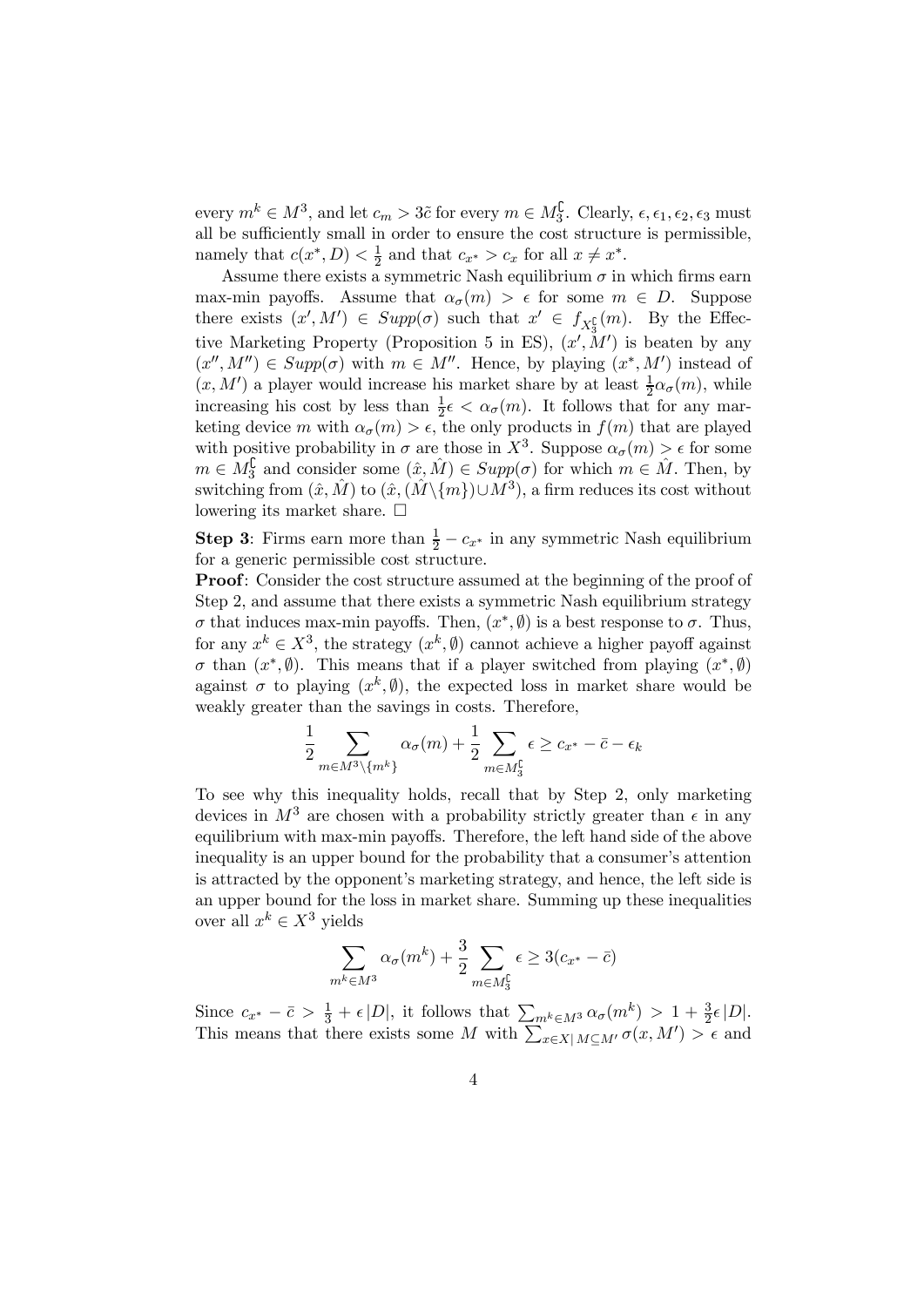$|M \cap M^3| \geq 2$  - otherwise, the sum of all elements in  $Supp(\sigma)$  would be strictly greater than one, a contradiction. Assume w.l.o.g. that  $\{m^1, m^2\} \subset$ M. Recall that in the proof of Step 2, we showed that for any marketing device m with  $\alpha_{\sigma}(m) > \epsilon$ , the only products in  $f(m)$  that are played with positive probability in  $\sigma$  are those in  $X^3$ . Since  $f_{X^3}(m^1) \cup f_{X^3}(m^2) = X^3$ , it follows that  $M = \{m^1, m^2\}$  - otherwise, a firm could deviate from  $(x, M)$ to  $(x, \{m^1, m^2\})$  and lower its cost without lowering its market share.

As firms earn by assumption max-min payoffs, and  $x^3 \in f(m^1)$  and  $x^3 \in f(m^2)$  holds, Proposition 3 in ES implies that  $x^3$  is not played at all in σ. But this means that a firm could deviate from  $(x, \{m^1, m^2\})$  to  $(x, \{m^3\})$ and lower its cost without lowering its market share. Hence  $(x, \{m^1, m^2\})$ is not a best-reply to  $\sigma$ , a contradiction.

Let us now illustrate that the necessary condition for max-min equilibrium payoffs is not sufficient, and that the sufficient condition provided by Proposition 4 in ES, namely that the consideration function is partitional, is not necessary.

#### Necessary condition is not sufficient Let  $X = \{x^1, \ldots, x^K\} \cup \{x^*\}$  and  $D = \{m^1, \ldots, m^K\}$ . Define the consideration function  $f_K$  as follows:

$$
f_K(m^k) = \{x^{k \bmod K}, x^{(k+1) \bmod K}\}\tag{1}
$$

Note that  $f_3$  violates the Helly property. Hence, symmetric equilibrium profits exceed the max-min for generic permissible cost structures.

This example also illustrates the non-monotonicity of equilibrium profits with respect to consumer attention. Fix  $X = \{x^1, x^2, x^3\} \cup \{x^*\}\$ and  $D = \{m^1, m^2, m^3\}$ . As pointed out in ES, one could imagine a scale that measures consumers' resistance to considering new alternatives. At one end of the scale is the rational consideration function  $f_R(m) = \{x^1, x^2, x^3\}$  for all  $m \in D$ , and at the other end of the scale there is the partitional consideration function  $f_P$  defined by  $f_P (m^k) = \{x^k\}$ . In both cases, symmetric equilibrium profits are equal to the max-min. The function  $f_3$  is "in between" these two extremes (in terms of the consumer's propensity to consider new alternatives), and yet it induces equilibrium payoffs above the max-min for generic permissible cost structures.

Now consider  $f_5$ . This consideration function vacuously satisfies the Helly property, and yet it can be shown that symmetric equilibrium payoffs must exceed the max-min for generic permissible cost structures, using a construction similar to that in the proof of Proposition 1.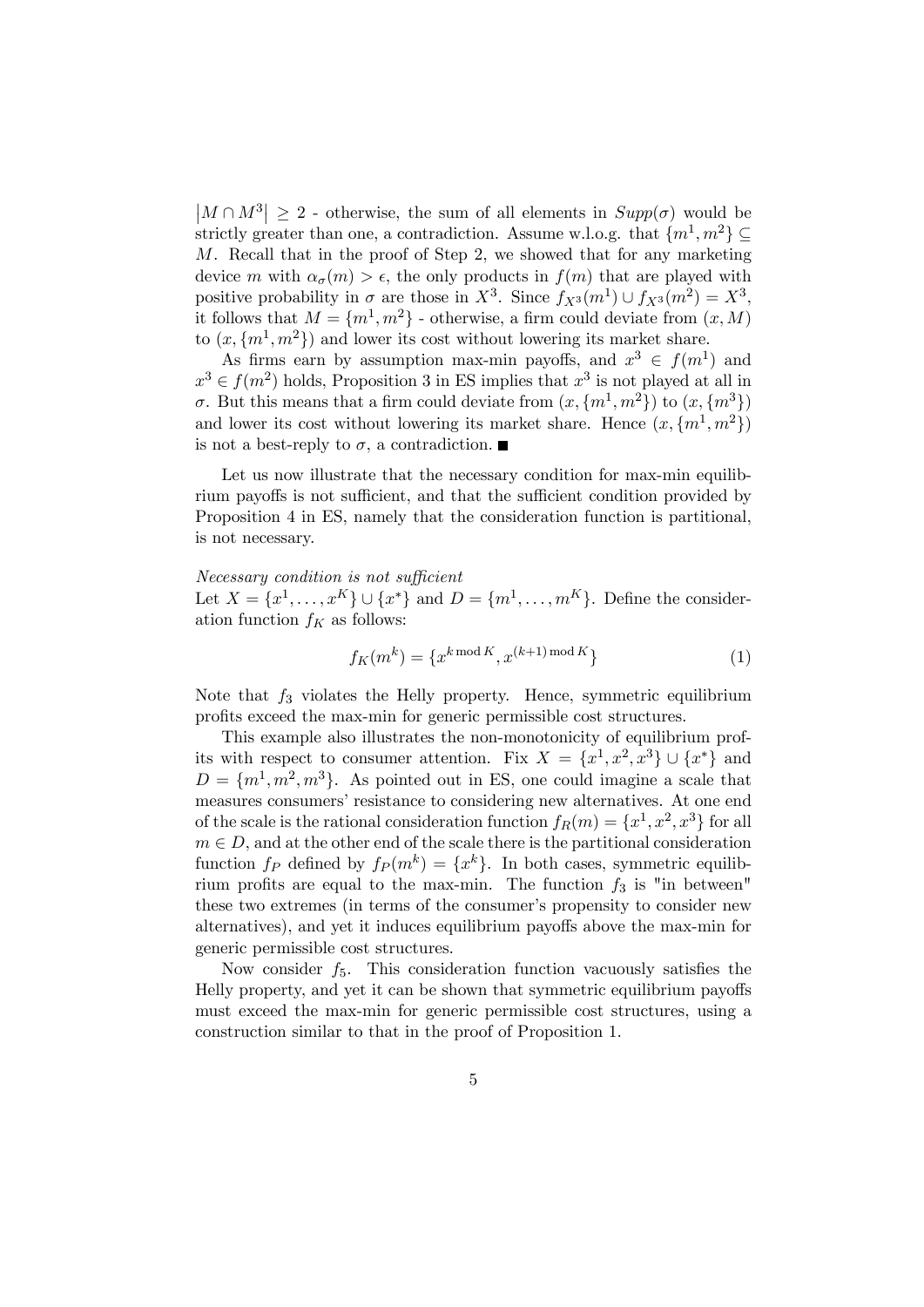#### Sufficient condition is not necessary

Proposition 4 in ES shows that if  ${f(m)}_{m\in M}$  is a partition of  $X\backslash \{x^*\}$ , then firms earn max-min payoffs in every symmetric Nash equilibrium. Consider the following specification of the model. Let  $X\backslash\{x^*\} = \{1,2,3,4\}, D =$  ${m_1, m_2, m_3}, f(m_k) = {k, 4}$  for every  $k = 1, 2, 3$ . Assume  $x > 4$  for every  $x \neq 4$ . The consideration function is clearly non-partitional, but it satisfies the Helly property. Let us now show that firms earn the max-min in every symmetric Nash equilibrium, for any permissible cost structure.

Fix a symmetric equilibrium strategy  $\sigma$ . By Lemma 1 in ES,  $\beta_{\sigma}(x^*) > 0$ . If  $(x^*, \varnothing) \in Supp(\sigma)$ , we are done. Suppose  $(x^*, \varnothing) \notin Supp(\sigma)$ . If  $\beta_{\sigma}(4) > 0$ , then 4 is beaten by every  $(x^*, M) \in Supp(\sigma)$ . Since 4 is the  $\succ$ -minimal product,  $(4, \varnothing) \in Supp(\sigma)$  and this alternative does not beat any element in  $Supp(\sigma)$ . It follows that a firm deviates from  $(4,\varnothing)$  to  $(x^*,D)$ , it increases its market share by at least  $\frac{1}{2}\beta_{\sigma}(x^*)+\frac{1}{2}(1-\beta_{\sigma}(x^*))=\frac{1}{2}>c(x^*,D)-c(4,\varnothing),$ hence the deviation is profitable. Therefore,  $\beta_{\sigma}(4) = 0$ . But this means that the equilibrium must be the same as if 4 were eliminated from  $X$ , in which case  $f$  would be partitional. By Proposition 4 in ES, symmetric equilibrium payoffs in this case are equal to the max-min.

#### 3 Max-min payoffs for sufficiently small costs

Proposition 6 of ES stated that if  $c(x^*, D) < 1/(2^{|D|} + 2)$ , then firms would earn the max-min payoffs in any symmetric equilibrium. The proof pointed out that if firms earn above the max-min payoff at some equilibrium  $\sigma$ , then any  $(x^*, M) \in Supp(\sigma)$  must beat some  $(x', M') \in Supp(\sigma)$ . Since  $(x', M')$  is a best-reply to  $\sigma$ , it cannot be profitable to deviate from  $(x', M')$  to  $(x^*, M)$ . In ES, we translated this observation to the following inequality:

$$
\frac{1}{2}\sigma(x^*, M) + \frac{1}{2} \sum_{x \prec x^*} \beta_{\sigma}(x) \le c(x^*, M) - c(x', M')
$$

This inequality, however, is incorrect because it ignores the possibility that some strategies are beaten by *both*  $(x^*, M)$  and  $(x', M')$ .

The following result is a restatement of Proposition 6 in ES, with a slightly lower upper bound on costs. When costs are below this bound, firms earn the max-min payoff in any symmetric equilibrium.

**Proposition 2** Let  $m^*$  be the most costly marketing device. If

$$
(2^{|D|} - 1) \cdot c_{x^*} + (|X| - 1) \cdot c_{m^*} < \frac{1}{2} \tag{2}
$$